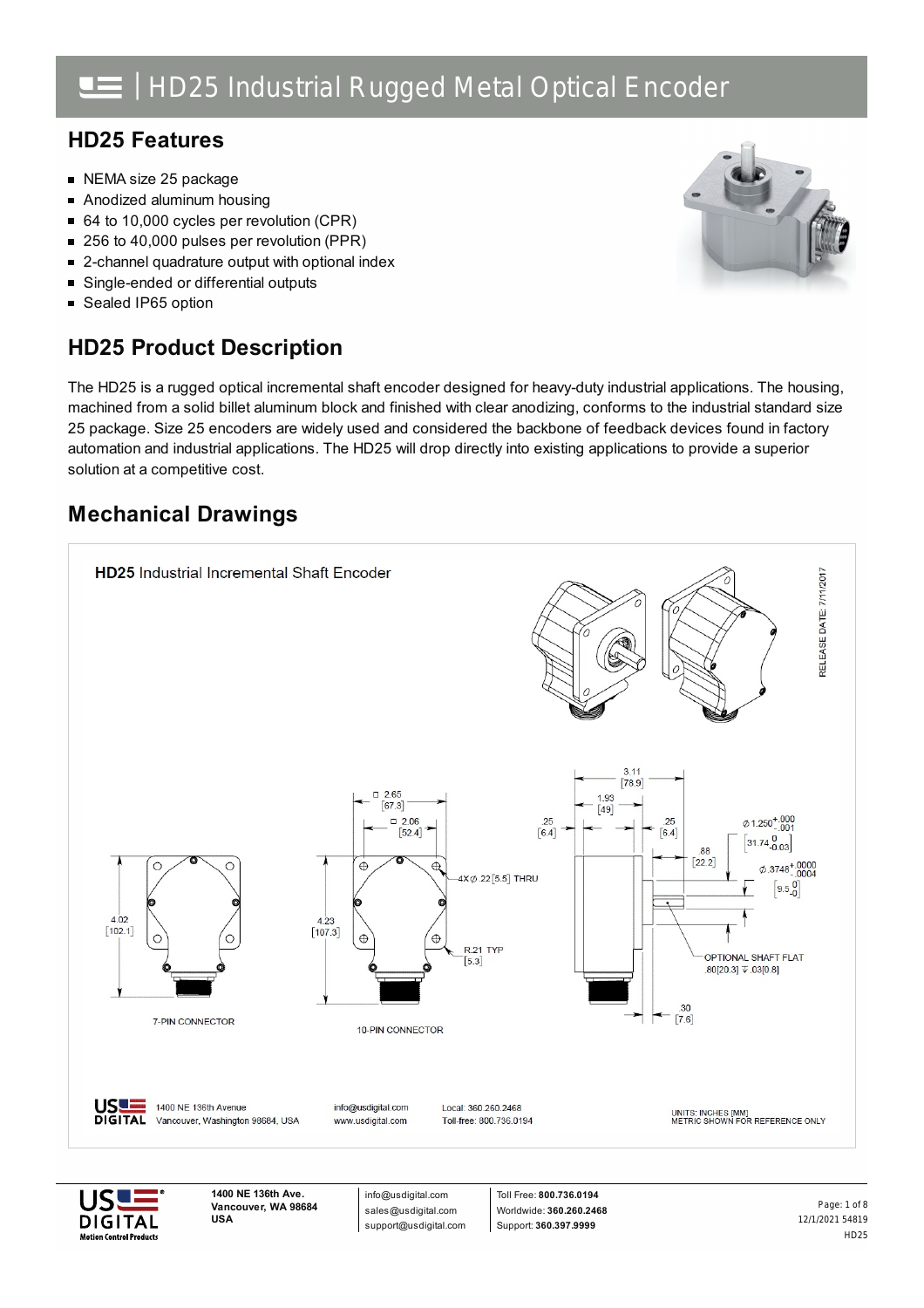## **Specifications**

### **ENVIRONMENTAL**

| Parameter                                   | <b>Value</b>                                      |
|---------------------------------------------|---------------------------------------------------|
| Operating Temperature                       |                                                   |
| Low voltage version, $CPR < 3600$           | $-40C$ to $100C$                                  |
| High voltage version, CPR < 3600            | $-40C$ to 85C                                     |
| Low voltage version, CPR $\geq$ 3600        | $-25C$ to 100C                                    |
| High voltage version, CPR $\geq$ 3600       | $-25C$ to 85C                                     |
| Humidity<br>Non-sealed<br>Sealed            | 98% non-condensing<br>100% condensing (NEMA IP65) |
| Vibration (5 to 2kHz)                       | 20G                                               |
| Shock, 11 mSec                              | 60G                                               |
| Electrostatic Discharge                     |                                                   |
| Single-ended (-S version), IEC 61000-4-2    | $±$ 4 kV                                          |
| Differential (-D version), Human Body Model | $± 2$ kV                                          |

#### **MECHANICAL**

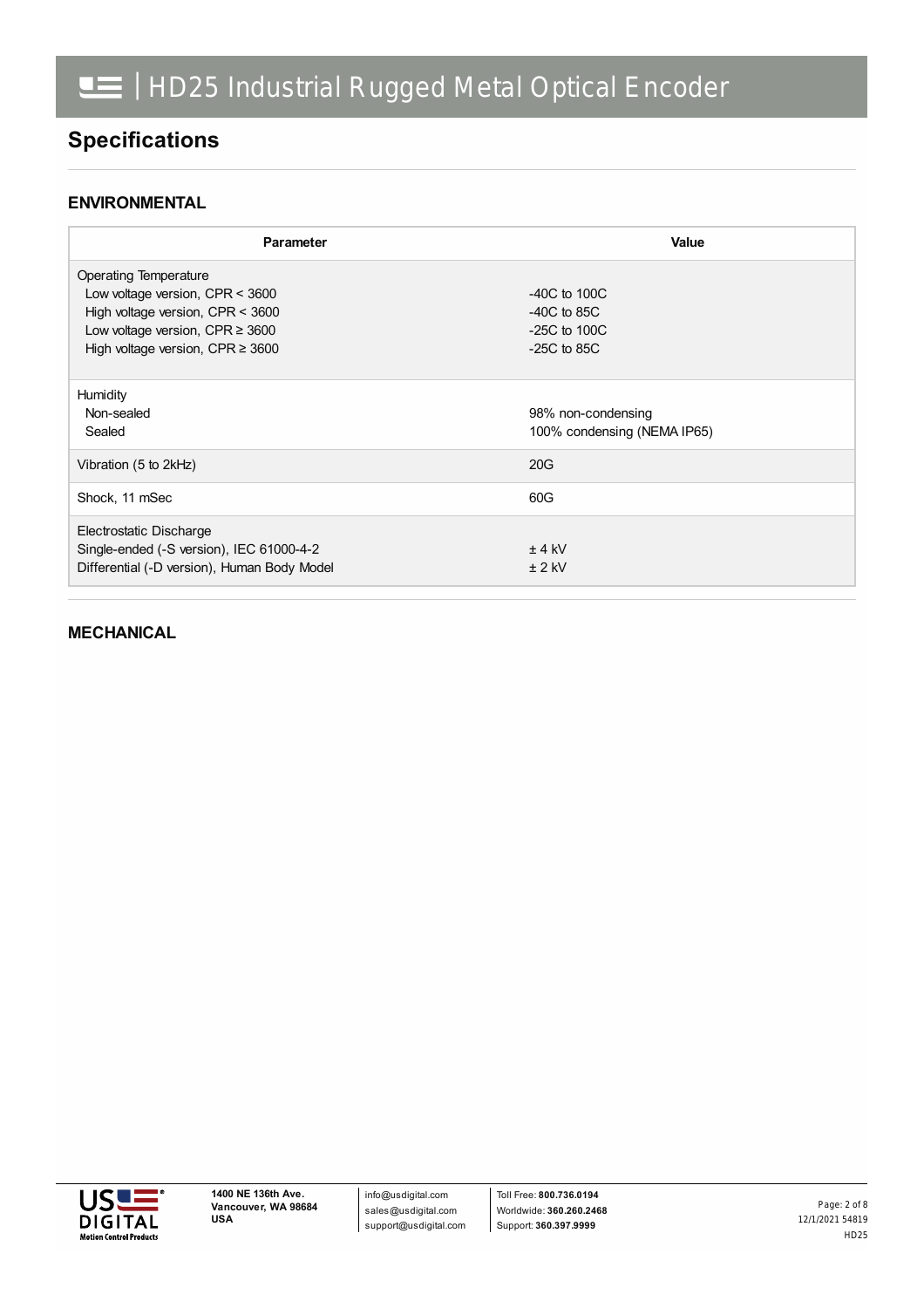| Parameter                                                              | Value                                                                                                                                     |
|------------------------------------------------------------------------|-------------------------------------------------------------------------------------------------------------------------------------------|
| <b>Size</b>                                                            | NEMA size 25                                                                                                                              |
| Housing and Cover Material                                             | Anodized aluminum                                                                                                                         |
| <b>Shaft Material</b>                                                  | Stainless steel                                                                                                                           |
| Weight                                                                 | 17 oz.                                                                                                                                    |
| <b>Shaft Diameter</b>                                                  | 0.3748 in. (+0.0000 in. -0.0003 in.)                                                                                                      |
| Shaft Optional Flat Size                                               | .08 in. long x .03 in. deep                                                                                                               |
| Max. Acceleration                                                      | 100000 rad / sec <sup>2</sup>                                                                                                             |
| Max. Shaft Speed (1)<br>Non-sealed (mechanical)<br>Sealed (mechanical) | 15000 rpm<br>6000 rpm                                                                                                                     |
| Shaft Torque<br>Non-sealed<br>Sealed                                   | $< 0.5$ in-oz<br>3.5 in-oz typical                                                                                                        |
| Max. Shaft Load<br>Axial<br>Radial                                     | 40 lb.<br>35 lb.                                                                                                                          |
| Max. Shaft Runout                                                      | 0.0003 in. T.I.R.                                                                                                                         |
| Bearing Life @ 4 Pound Load                                            | 2.3 x 10^9 revolutions                                                                                                                    |
| Moment of Inertia                                                      | $2.8 \times 10^{4} - 4$ oz-in-sec <sup>2</sup>                                                                                            |
| Technical Bulletin TB1001 - Shaft and<br><b>Bore Tolerances</b>        | Download (https://www.usdigital.com/support/resources/reference/technical-docs/technical-<br>bulletins/shaft-and-bore-tolerances-tb1001/) |

(1) The maximum speed due to electrical considerations is dependent on the CPR. See the EM1

*(https://www.usdigital.com/products/encoders/incremental/modules/em1/)* and EM2

*(https://www.usdigital.com/products/encoders/incremental/modules/em2/)* product pages.

### **PHASE RELATIONSHIP**

B leads A for clockwise shaft rotation, and A leads B for counterclockwise rotation viewed from the shaft side of the encoder.



info@usdigital.com sales@usdigital.com support@usdigital.com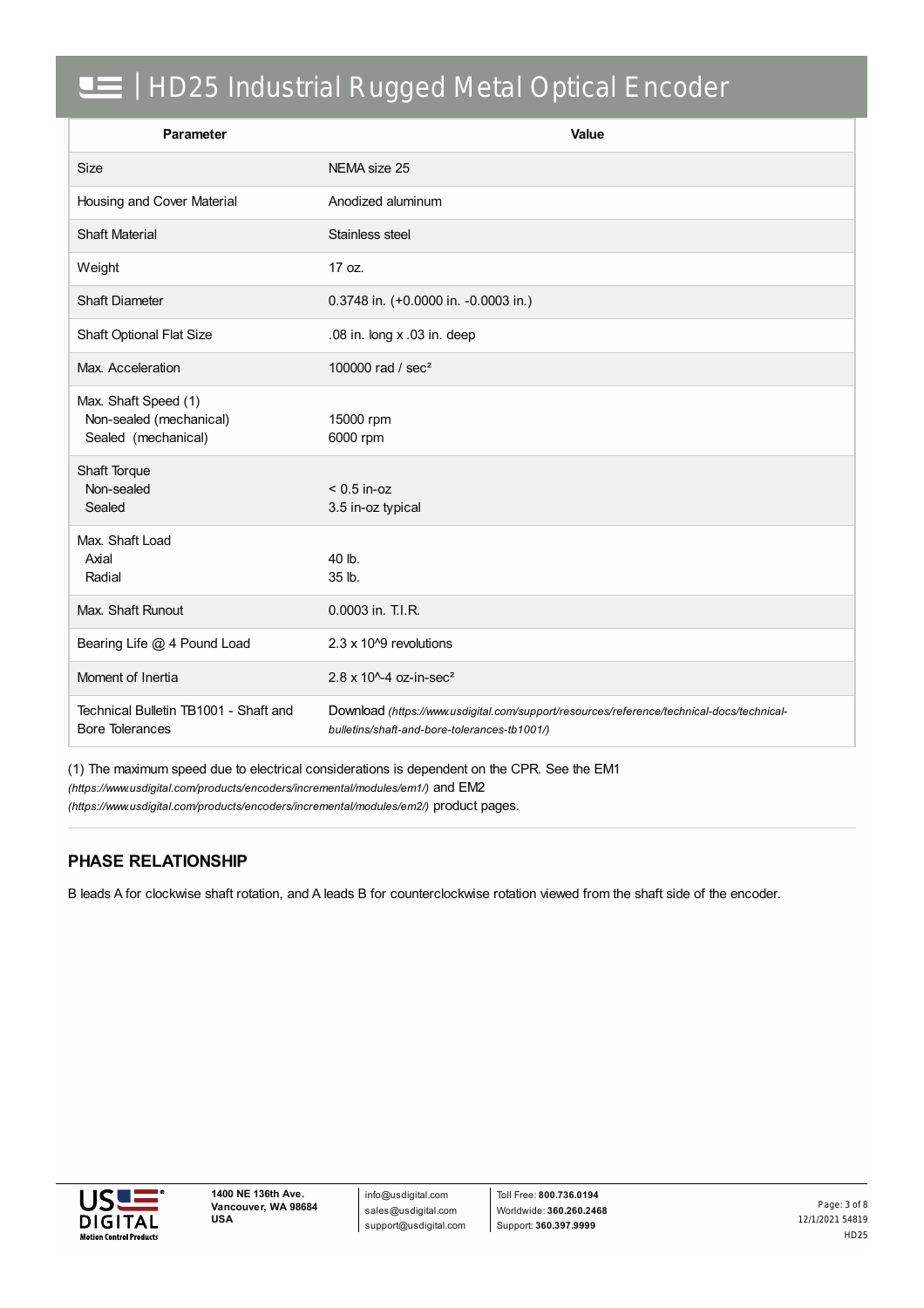### **ELECTRICAL**

- Specifications apply over the entire operating temperature range.
- Typical values are specified at 25°C.
- Output driver IC: ET7272B

For complete details, see the EM1 *[\(https://www.usdigital.com/products/encoders/incremental/modules/em1/\)](https://www.usdigital.com/products/encoders/incremental/modules/em1/)* and EM2 *(https://www.usdigital.com/products/encoders/incremental/modules/em2/)* product pages.

| <b>PARAMETER</b>                                                   | MIN.       | TYP.       | MAX.      | <b>UNITS</b> | <b>CONDITIONS</b> |
|--------------------------------------------------------------------|------------|------------|-----------|--------------|-------------------|
| Supply Voltage (Vs)<br>Low Voltage Version<br>High Voltage Version | 4.5<br>9.5 | 5.0        | 5.5<br>30 | V            |                   |
| Supply Current                                                     |            |            | 138       | mA           |                   |
| Low-level Output                                                   |            | 0.4        | 0.5       | V            | $I_{OL}$ = 20mA   |
| High-level Output                                                  |            | $Vs - 2.0$ |           | V            | $I_{OH}$ = -20mA  |
| Output Rise/Fall Time                                              |            | 700        | 980       | nS           |                   |

### **7-PIN CONNECTOR PIN-OUT**

| <b>PIN</b>     | <b>DESCRIPTION</b> |
|----------------|--------------------|
| $\overline{A}$ | A channel          |
| B              | <b>B</b> channel   |
| C              | Index              |
| D              | $+VDC$             |
| Ε              | Case ground        |
| F.             | Common             |
| G              | NC                 |

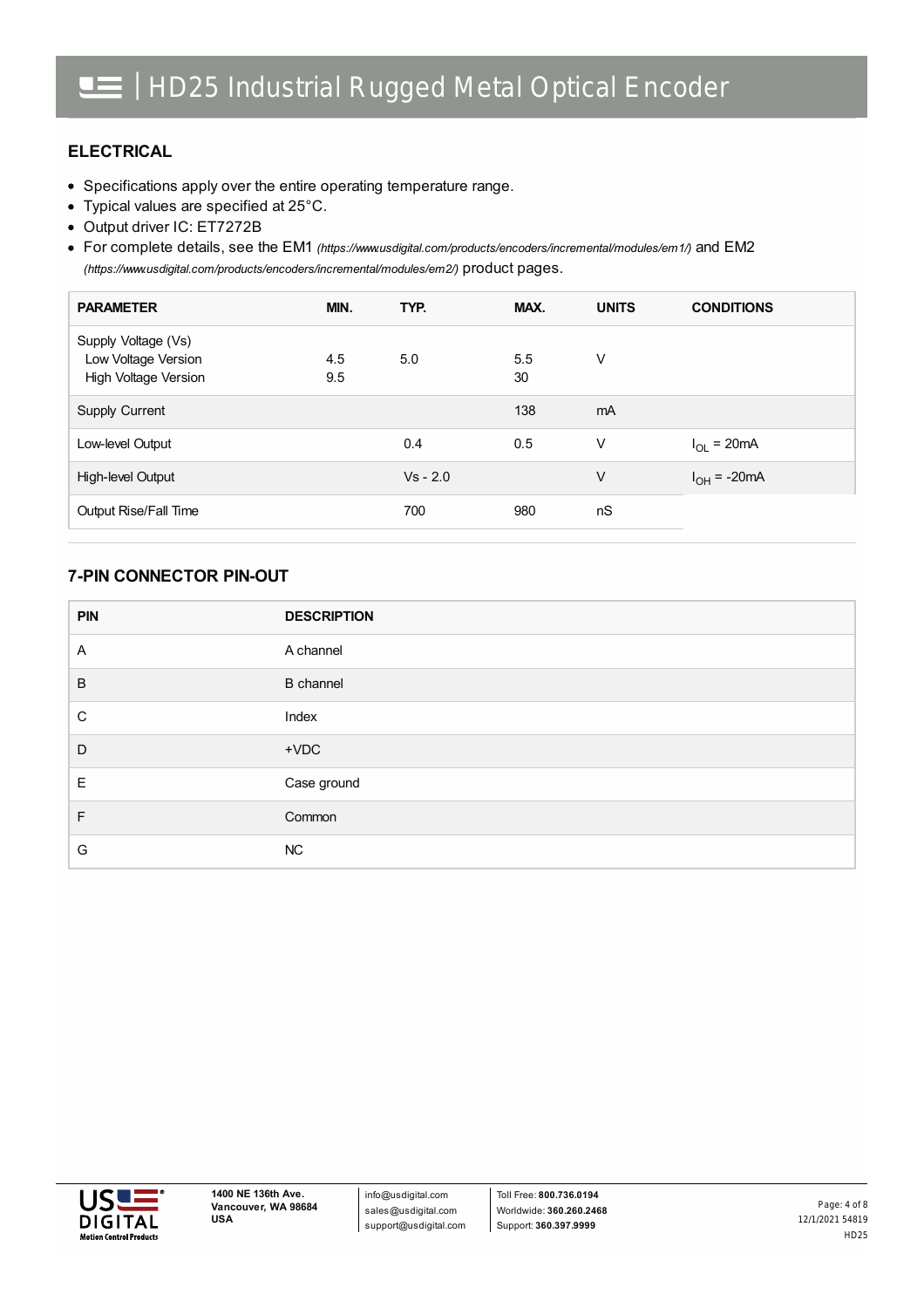

**10-PIN CONNECTOR PIN-OUT**



info@usdigital.com sales@usdigital.com support@usdigital.com

Toll Free: **800.736.0194** Worldwide: **360.260.2468** Support: **360.397.9999**

12/1/2021 54819 HD25 Page: 5 of 8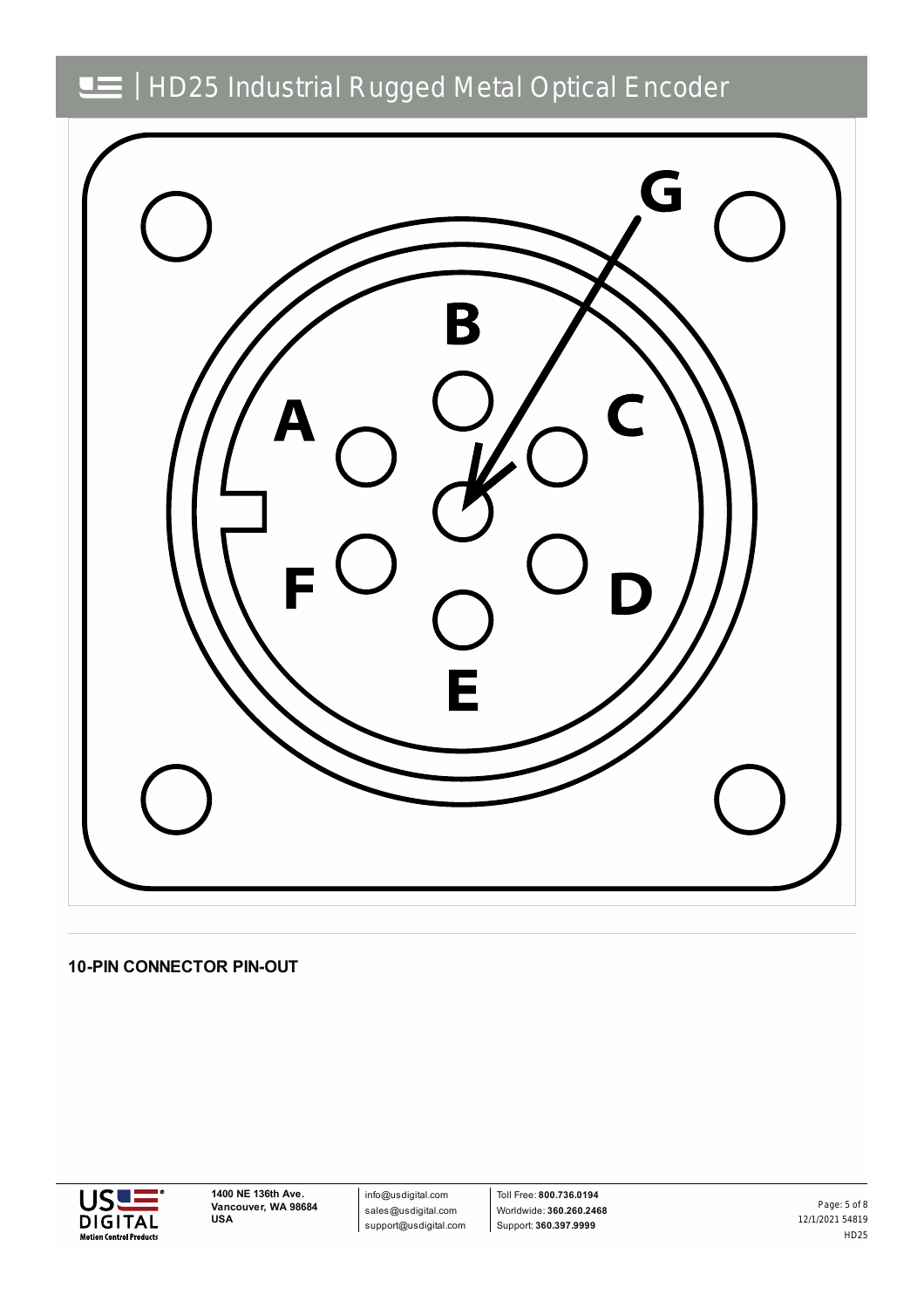| <b>PIN</b>                | <b>DESCRIPTION</b> |
|---------------------------|--------------------|
| $\mathsf{A}$              | A+ channel         |
| $\, {\sf B}$              | B+ channel         |
| ${\bf C}$                 | Index+             |
| D                         | $+VDC$             |
| $\mathsf E$               | NC                 |
| $\mathsf F$               | Common             |
| G                         | Case ground        |
| $\boldsymbol{\mathsf{H}}$ | A- channel         |
|                           | B- channel         |
| J                         | Index-             |

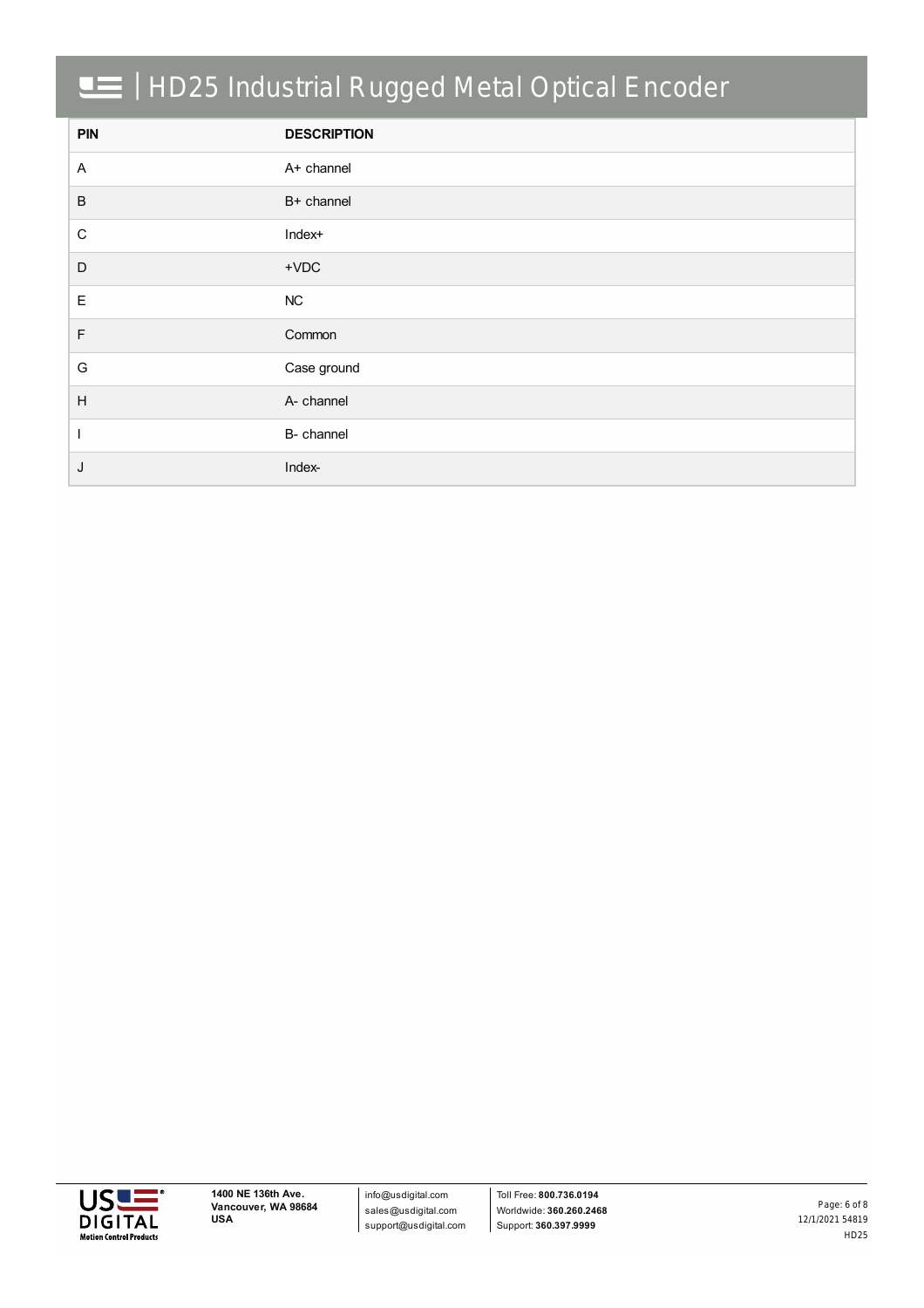



**1400 NE 136th Ave. Vancouver, WA 98684 USA**

info@usdigital.com sales@usdigital.com support@usdigital.com

Toll Free: **800.736.0194** Worldwide: **360.260.2468** Support: **360.397.9999**

12/1/2021 54819 HD25 Page: 7 of 8